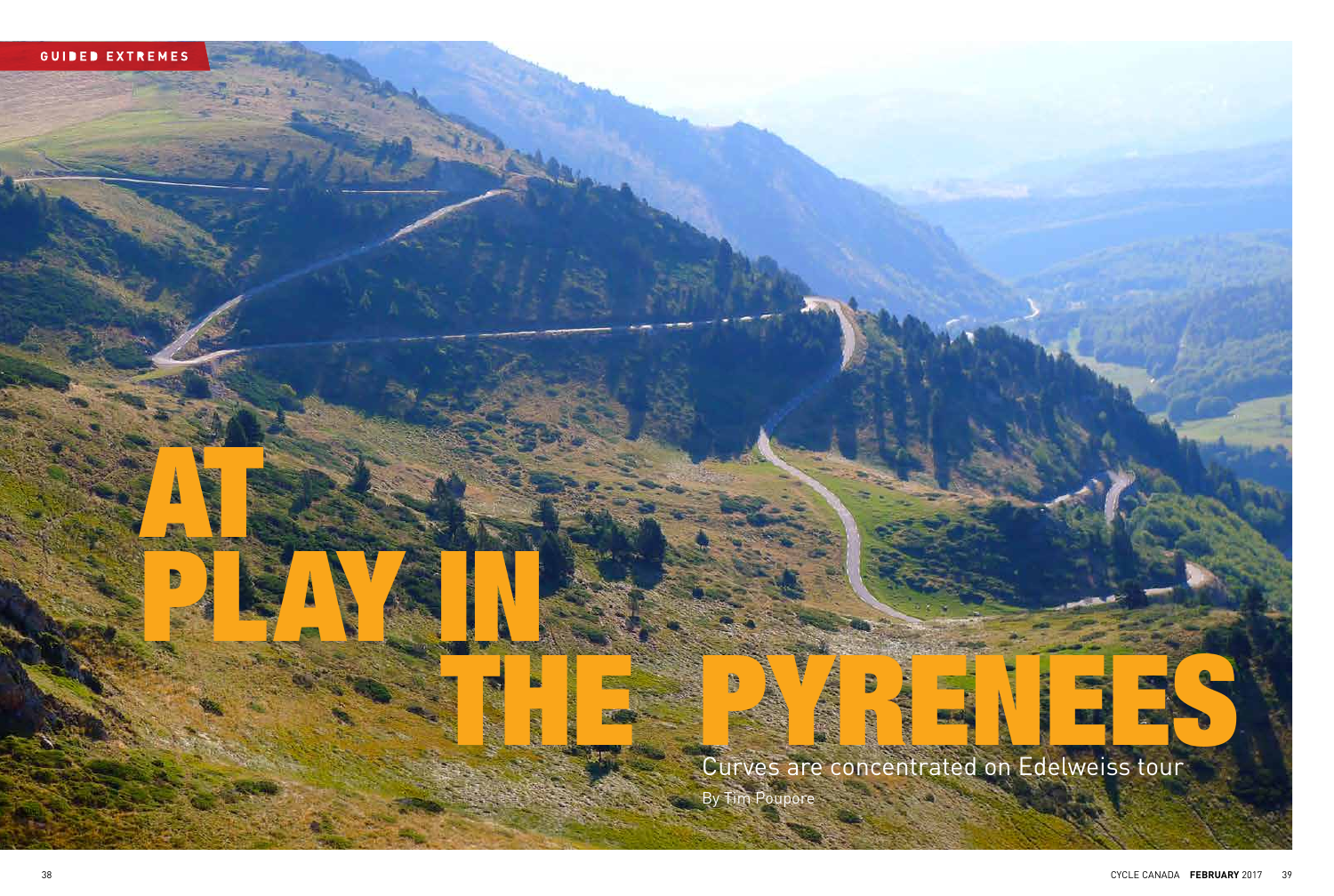## **GUIDED EXTREMES**

The group takes a break at the Abbey in Monserrat, where crenellated peaks overlook the parking lot. Opening spread: Just one section of just one before-lunch pass on the Pyrenees Extreme tour. It's what the phrase "bucket list" was coined for.

don't know about this group thing. It adds complexity to an already demanding situation. Ricki and I are moving fast as there's little time, but there's so much to see it's making my head spin. I'm trying to keep up withou don't know about this group thing. It adds complexity to an already demanding situation. Ricki and I are moving fast as there's little time, but there's so much to see it's making tourist in front as cool stone arches up so close on my right that it threatens my shoulder. The vista to my left is glorious but I can't get past this traffic and my neck is hurting as I crane to take it all in. Then quide Bjorn Fath signals it's time to go. I realize we have to turn and backtrack, because the others have gathered on the other side of the church. If this group thing has me stressed now, what's it going to be like when we get on the bikes?

It's day one of the Edelweiss Tours Pyrenees Extreme tour and a few of us are seeing Barcelona on foot as part of the optional City Tour. *La Sagrada Familia* is the master work of Catalan architect Antoni Gaudi, and you shouldn't visit Spain without seeing it. A wondrous cathedral of soaring spires and arches formed in outrageously organic sculpture, it hides its strict mathematical calculations in infinite religious symbolism. I come away awestruck but wondering who exactly is being worshiped here. Back at the hotel in Castelldefels that evening we assemble,

introduce ourselves and learn the Edelweiss protocol. The sevenday tour takes us across northern Spain to the Atlantic, then we cross into France and ride back to the Mediterranean. With 18 riders we break into two groups with Bjorn leading one and lead guide Michael Göbel the other. We can switch groups at any time for some solo touring so long as we tell our guide. Forget to notify them and they assume you're lost, and if you're lost a different plan kicks in, as I found out. Twice. We're assigned our bikes and given time to load them.

There's no chase vehicle on the Extreme tours; you carry everything with you. All bikes — my R1200RT, several Multistradas and every type of GS you can imagine —have panniers and top cases. No storage issues here. Over a delicious dinner (mixed green salad with figs, peppers

and tomatoes and a glob of Burrata cheese on top followed by cod like no cod my mother ever made), Michael explains that most of our stops won't be as luxurious as this. Extreme tours focus on the riding without the shopping, sightseeing and five-star accommodation of their higher-end offerings. He warns we'll be staying in more modest places, but I get a sense that he's merely managing expectations. The one thing Michael never undersells is the riding. This

is his tour. He scouted it, planned it and now guides it. Edelweiss gives him a day of scouting for every day he leads a tour so he can plan new rides, and after riding every road from Barcelona to San Sebastián he's linked the best for us.

Every day starts with a briefing after breakfast. We mark But it's not like at home, not at all. In 15 minutes I'm on

the route on our maps and hear the plan for the day, then we're off. The first leg starts with a highway sprint to the twisties nearby. I slot in toward the rear of Michael's "more sporty" group, wondering what to expect of drivers in Spain. They're fast, but are they crazy? Then the 18-wheeler on my left notices his exit and squeezes me out without a second thought. So, just like at home. roads I couldn't have imagined possible, riding like I've never ridden before. After an hour or so we take a welcome break at the Abbey in Monserrat surrounded by soaring mountains. We end the day riding the sweepers of the Coll de Boixols with zero traffic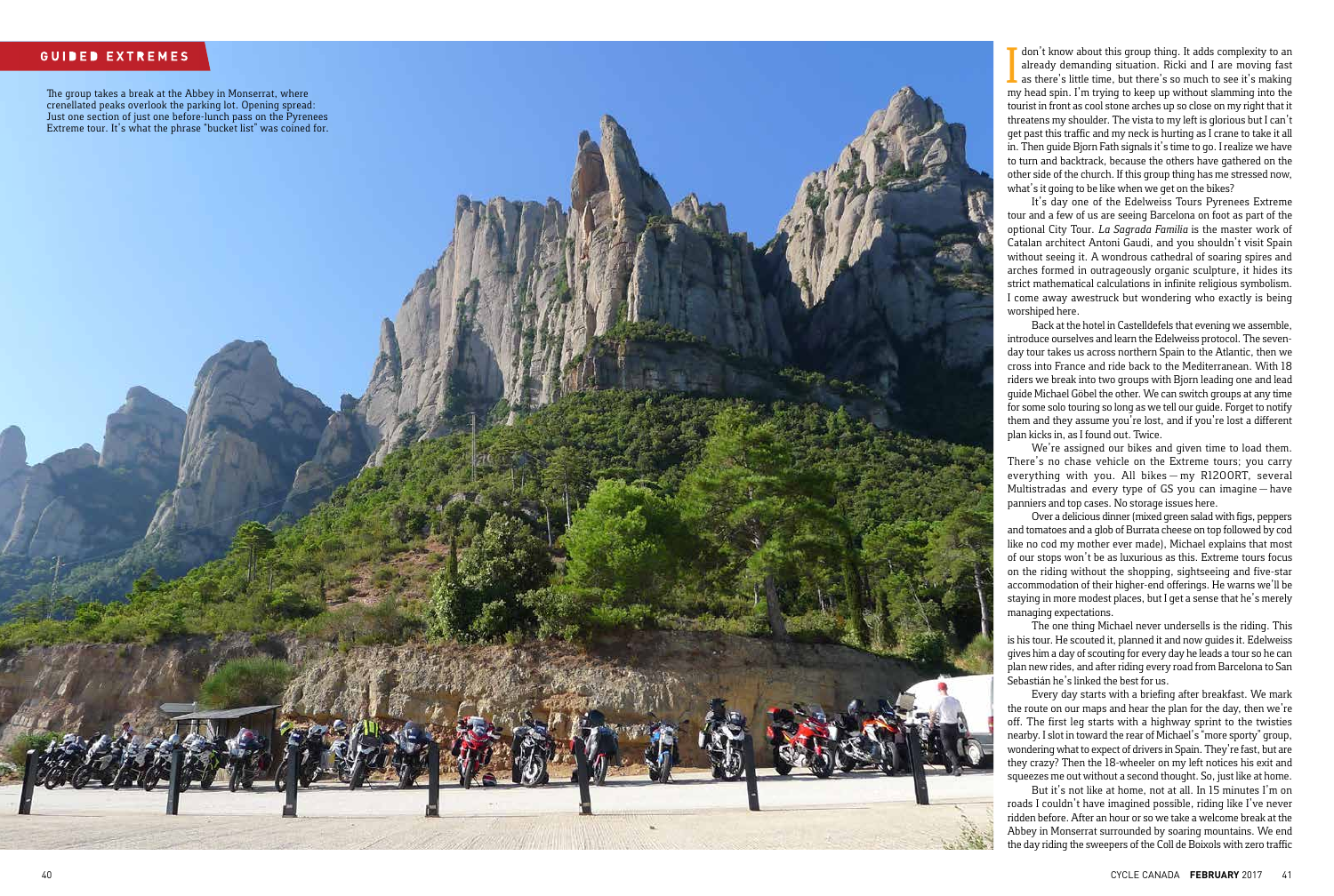## **GUIDED EXTREMES**

Along the border, looking down onto the French side. Bottom left: the Gaudi treatment. Bottom right: beer and motorcycles don't mix, but they're just meeting each other today, not riding. Guide Michael Göbel sits to right of man in red shirt.





before arriving at a converted monastery in Avellanes that is our stop for the night. Michael empties the beer vending machine and we toast our first day's success. Dinner is again delicious and augmented by fruit, wine and cheeses crafted on site. We would have talked into the night but for the day to come.

The pace and the scenery don't let up for the next six days. There are infrequent highway stretches and more than a few goat trails that have the RT outside its comfort zone (well, my comfort zone) but most of our riding is on fabulous mountain passes. Michael claims we ride 5,000 corners per day, over 30,000 for the week. The bikes are constantly leaning hard left, hard right or transitioning. Straights are rare. We're encouraged to set our own pace, and I prefer following over leading as I get clues from the rider ahead. If I let him get away I have to fend for myself.

We're a surprisingly compatible group. Some are faster, more capable, but there are no egos in evidence. Michael is fastest and he leads with brio and compassion. After blasting off with the front-runners he stops and waits whenever there's a fork. He never has to wait long but he emphasizes he wouldn't mind if he did. I count the time from when he stops to when the last rider appears and it averages maybe 20 seconds. Add that up over all the pauses on all the days and nearly 2,500 kilometers of riding and you'd get back to Barcelona about 15 minutes after him. The spread feels greater when I can't see anyone, but they're only seconds away around the bluff.

Our group is almost exclusively male. There's one woman signed up. Sue has been riding on the back of Ramsey's bikes for decades. She trusts him implicitly, like the time they were riding to work in San Francisco when glaring sun masked a fuel spill. Sue remembers thinking, "We don't usually lean this far . . ." just before they hit the tarmac. Ramsey made sure she was okay, then the laid-back Californians picked up their bike, and they've been carrying on together ever since. Like all of us, Ramsey rides in full gear, except for the open-

toed Birkenstocks on his feet which have Michael shaking his head. That's how he always rides, but he does make a concession to the cool Spanish mornings by donning socks ("they're wool") and he has booties for the rain. Worn tires have him reluctant to push the pace, but he and Sue are smooth and fast on the second RT, and when he gets fresh rubber halfway through the tour there's no stopping him. They make quite a sight, Ramsey with his head down and Sue popping up with a camera snapping pictures. They have big grins at every stop. At dinner I ask Ramsey if he knows what he has there. He smiles with a glint in his eye and says, "Yup." The days start cool but soon get hot and humid. As we

approach the Atlantic the passes become shrouded in cloud at the top. Most are two-lane roads, beautifully paved, grippy and well-marked, but some of the ranges can only be crossed on single lane (but still bi-directional) less-travelled trails with occasional gravel, broken pavement or patches of slippery moss growing on them. Guardrails are optional, focus is not. Wildlife is everywhere. I cautiously navigate horses, cattle, sheep, goats, several farm dogs and one sleek, well-fed fox. Much of the week is done in second gear, grunting out of one corner and using engine braking to slow for the next. Top speeds aren't that fast, but the pace is aggressive. At the end of eight hours of riding, we're exhausted. bike pilot Ken passed on his riding skill and passion to his son

There are three father-son pairings on the tour. Veteran dirt-